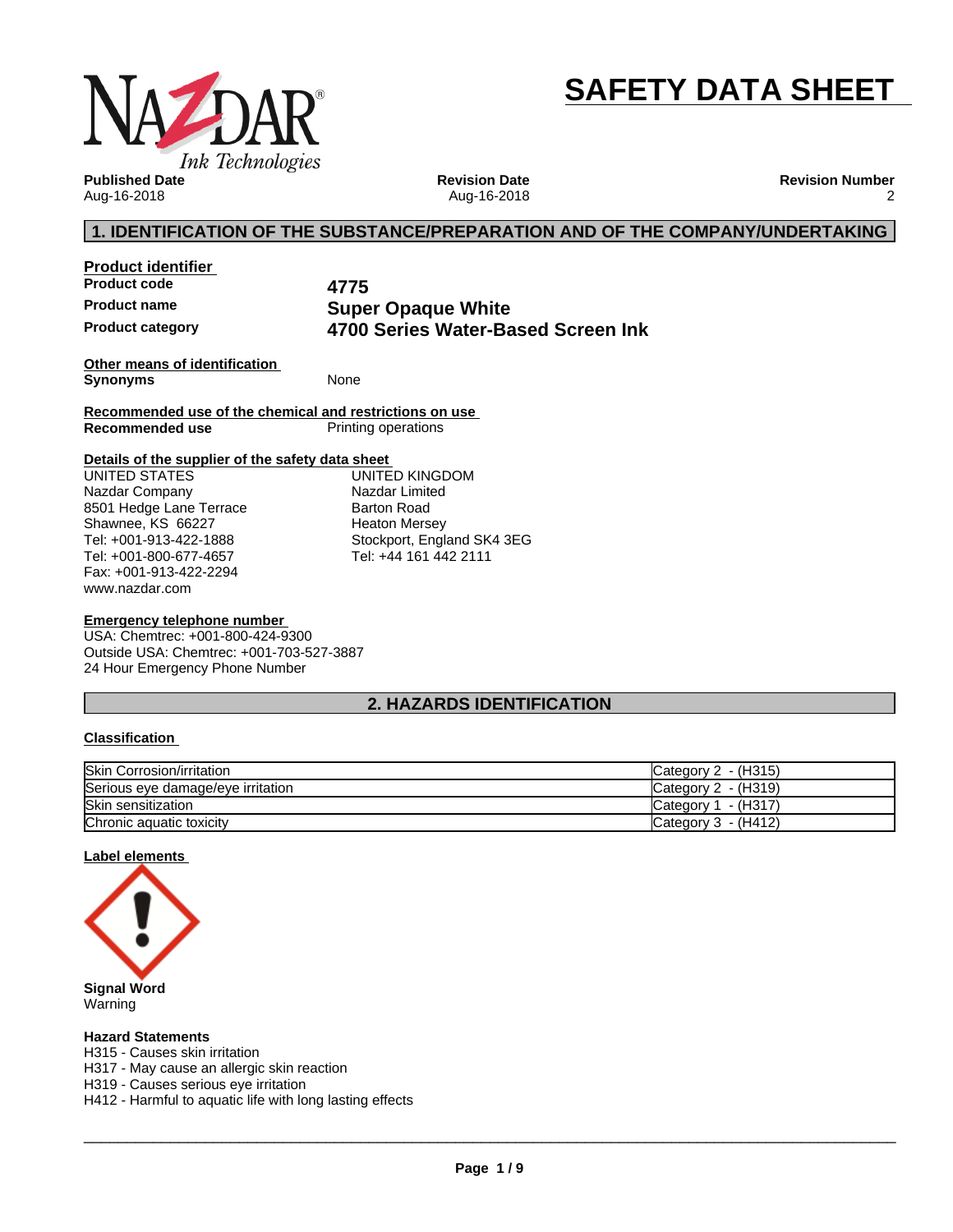#### **Precautionary Statements**

P264 - Wash face, hands and any exposed skin thoroughly after handling

P305 + P351 + P338 - IF IN EYES: Rinse cautiously with water forseveral minutes. Remove contact lenses, if present and easy to do. Continue rinsing

 $\_$  ,  $\_$  ,  $\_$  ,  $\_$  ,  $\_$  ,  $\_$  ,  $\_$  ,  $\_$  ,  $\_$  ,  $\_$  ,  $\_$  ,  $\_$  ,  $\_$  ,  $\_$  ,  $\_$  ,  $\_$  ,  $\_$  ,  $\_$  ,  $\_$  ,  $\_$  ,  $\_$  ,  $\_$  ,  $\_$  ,  $\_$  ,  $\_$  ,  $\_$  ,  $\_$  ,  $\_$  ,  $\_$  ,  $\_$  ,  $\_$  ,  $\_$  ,  $\_$  ,  $\_$  ,  $\_$  ,  $\_$  ,  $\_$  ,

P337 + P313 - If eye irritation persists: Get medical advice/attention

P261 - Avoid breathing dust/fume/gas/mist/vapors/spray

P333 + P313 - If skin irritation or rash occurs: Get medical advice/attention

P273 - Avoid release to the environment

P280 - Wear protective gloves/protective clothing/eye protection/face protection

#### **Hazards not otherwise classified (HNOC)**

Toxic to aquatic life.

# **3. COMPOSITION/INFORMATION ON INGREDIENTS**

#### **Mixture**

| <b>Component</b>                    | <b>CAS-No</b> | Weight %  | Trade         | <b>Note</b> |
|-------------------------------------|---------------|-----------|---------------|-------------|
|                                     |               |           | <b>Secret</b> |             |
| Titanium dioxide                    | 13463-67-7    | $10 - 30$ |               |             |
| Dipropylene glycol monomethyl ether | 34590-94-8    | - 5       |               |             |
| 2-(Dimethylamino) ethanol           | 108-01-0      | - 5       |               |             |

\*The exact percentage (concentration) of composition has been withheld as a trade secret.

### **4. FIRST AID MEASURES**

### **Description of first aid measures**

| <b>General Advice</b> | Show this safety data sheet to the doctor in attendance.                                                                                                                                                  |
|-----------------------|-----------------------------------------------------------------------------------------------------------------------------------------------------------------------------------------------------------|
| <b>Eve Contact</b>    | Immediately flush with plenty of water. After initial flushing, remove any contact lenses and<br>continue flushing for at least 15 minutes. Get medical attention if irritation develops and<br>persists. |
| <b>Skin Contact</b>   | Wash off immediately with soap and plenty of water for at least 15 minutes. Remove<br>contaminated clothing. If irritation (redness, rash, blistering) develops, get medical attention.                   |
| <b>Inhalation</b>     | Remove person to fresh air and keep comfortable for breathing. If breathing is irregular or<br>stopped, administer artificial respiration. Get medical attention immediately.                             |
| Ingestion             | Do NOT induce vomiting. Never give anything by mouth to an unconscious person. Call a<br>physician or poison control center immediately.                                                                  |

**Most important symptoms and effects, both acute and delayed**

None under normal use conditions.

#### **Indication of any immediate medical attention and special treatment needed**

**Notes to Physician** Treat symptomatically.

# **5. FIRE-FIGHTING MEASURES**

#### **Suitable Extinguishing Media**

Foam. Carbon dioxide (CO2). Dry chemical. Water spray. Use extinguishing measures that are appropriate to local circumstances and the surrounding environment.

#### **Unsuitable Extinguishing Media**

No information available.

#### **Specific Hazards Arising from the Chemical**

Thermal decomposition can lead to release of irritating gases and vapors. May emit toxic fumes under fire conditions.

#### **Protective Equipment and Precautions for Firefighters**

As in any fire, wear self-contained breathing apparatus pressure-demand, MSHA/NIOSH (approved or equivalent) and full protective gear. Cool containers / tanks with water spray. Sealed containers may rupture when heated.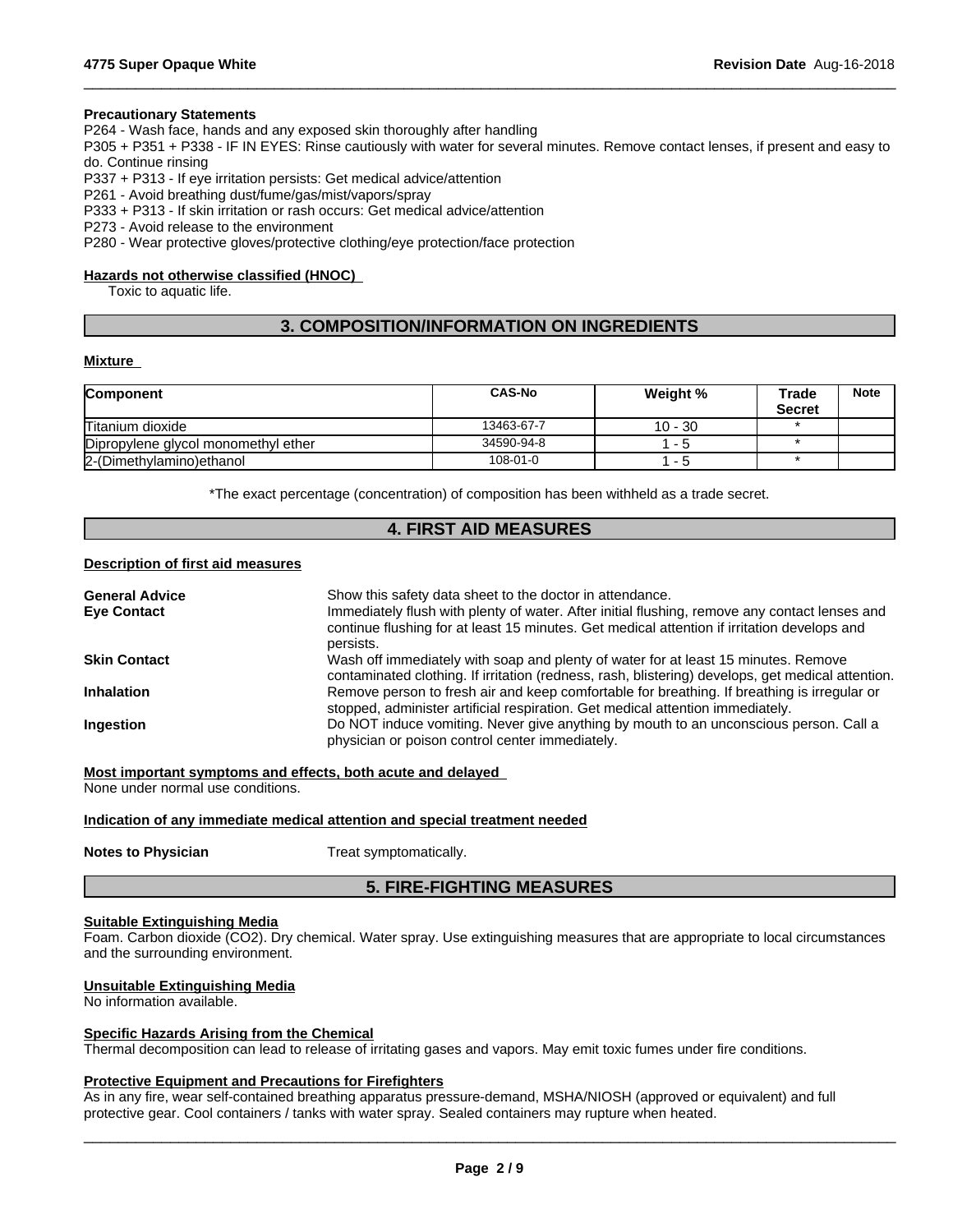# **6. ACCIDENTAL RELEASE MEASURES**

#### **Personal precautions, protective equipment and emergency procedures**

**Personal Precautions** Remove all sources of ignition. Ventilate the area. Avoid contact with eyes, skin and clothing. Avoid breathing dust or vapor. Evacuate personnel to safe areas. Keep people away from and upwind of spill/leak.

 $\_$  ,  $\_$  ,  $\_$  ,  $\_$  ,  $\_$  ,  $\_$  ,  $\_$  ,  $\_$  ,  $\_$  ,  $\_$  ,  $\_$  ,  $\_$  ,  $\_$  ,  $\_$  ,  $\_$  ,  $\_$  ,  $\_$  ,  $\_$  ,  $\_$  ,  $\_$  ,  $\_$  ,  $\_$  ,  $\_$  ,  $\_$  ,  $\_$  ,  $\_$  ,  $\_$  ,  $\_$  ,  $\_$  ,  $\_$  ,  $\_$  ,  $\_$  ,  $\_$  ,  $\_$  ,  $\_$  ,  $\_$  ,  $\_$  ,

#### **Environmental precautions**

Prevent product from entering drains. Prevent further leakage or spillage if safe to do so. Keep out of drains, sewers, ditches and waterways. Local authorities should be advised if significant spillages cannot be contained.

#### **Methods and material for containment and cleaning up**

Contain spillage, and then collectwith non-combustible absorbent material, (e.g. sand, earth, diatomaceous earth, vermiculite) and place in container for disposal according to local / national regulations (see section 13). Use clean non-sparking tools to collect absorbed material.

# **7. HANDLING AND STORAGE**

#### **Precautions for safe handling**

| Handling                                                     | Use personal protective equipment as required. Do not eat, drink or smoke when using this<br>product. Ensure adequate ventilation.                                                                                                        |
|--------------------------------------------------------------|-------------------------------------------------------------------------------------------------------------------------------------------------------------------------------------------------------------------------------------------|
| Conditions for safe storage, including any incompatibilities |                                                                                                                                                                                                                                           |
| Storage                                                      | Keep containers tightly closed in a dry, cool and well-ventilated place. Keep away from<br>open flames, hot surfaces and sources of ignition. Keep container closed when not in use.<br>Keep out of the reach of children. Do not freeze. |
| <b>Incompatible Products</b>                                 | Strong acids. Strong bases. Strong oxidizing agents. Reducing agent.                                                                                                                                                                      |

# **8. EXPOSURE CONTROLS/PERSONAL PROTECTION**

#### **Control parameters**

#### **Exposure limits**

| Component                           | <b>ACGIH TLV</b>         |
|-------------------------------------|--------------------------|
| Titanium dioxide                    | TWA: $10 \text{ mg/m}^3$ |
| 13463-67-7                          |                          |
| Dipropylene glycol monomethyl ether | TWA: 100 ppm             |
| 34590-94-8                          | STEL: 150 ppm            |
|                                     | <b>ISkin</b>             |

| Component                           | <b>OSHA PEL</b>                      |
|-------------------------------------|--------------------------------------|
| Titanium dioxide                    | TWA: 15 mg/m <sup>3</sup> total dust |
| 13463-67-7                          |                                      |
| Dipropylene glycol monomethyl ether | TWA: 100 ppm                         |
| 34590-94-8                          | TWA: 600 mg/m <sup>3</sup>           |
|                                     | <b>Skin</b>                          |

| Component                           | <b>OSHA PEL (vacated)</b>            |  |
|-------------------------------------|--------------------------------------|--|
| Titanium dioxide                    | TWA: 10 mg/m <sup>3</sup> total dust |  |
| 13463-67-7                          |                                      |  |
| Dipropylene glycol monomethyl ether | TWA: 100 ppm                         |  |
| 34590-94-8                          | TWA: 600 mg/m <sup>3</sup>           |  |
|                                     | STEL: 150 ppm                        |  |
|                                     | STEL: 900 mg/m <sup>3</sup>          |  |
|                                     | <b>ISkin</b>                         |  |
|                                     |                                      |  |

| Component            | $\bullet$ $\bullet$<br>TIA.<br><b>IOntar</b><br>ΊС |
|----------------------|----------------------------------------------------|
| ITitanium<br>dioxide | ma/n<br>M A<br>. .                                 |
|                      |                                                    |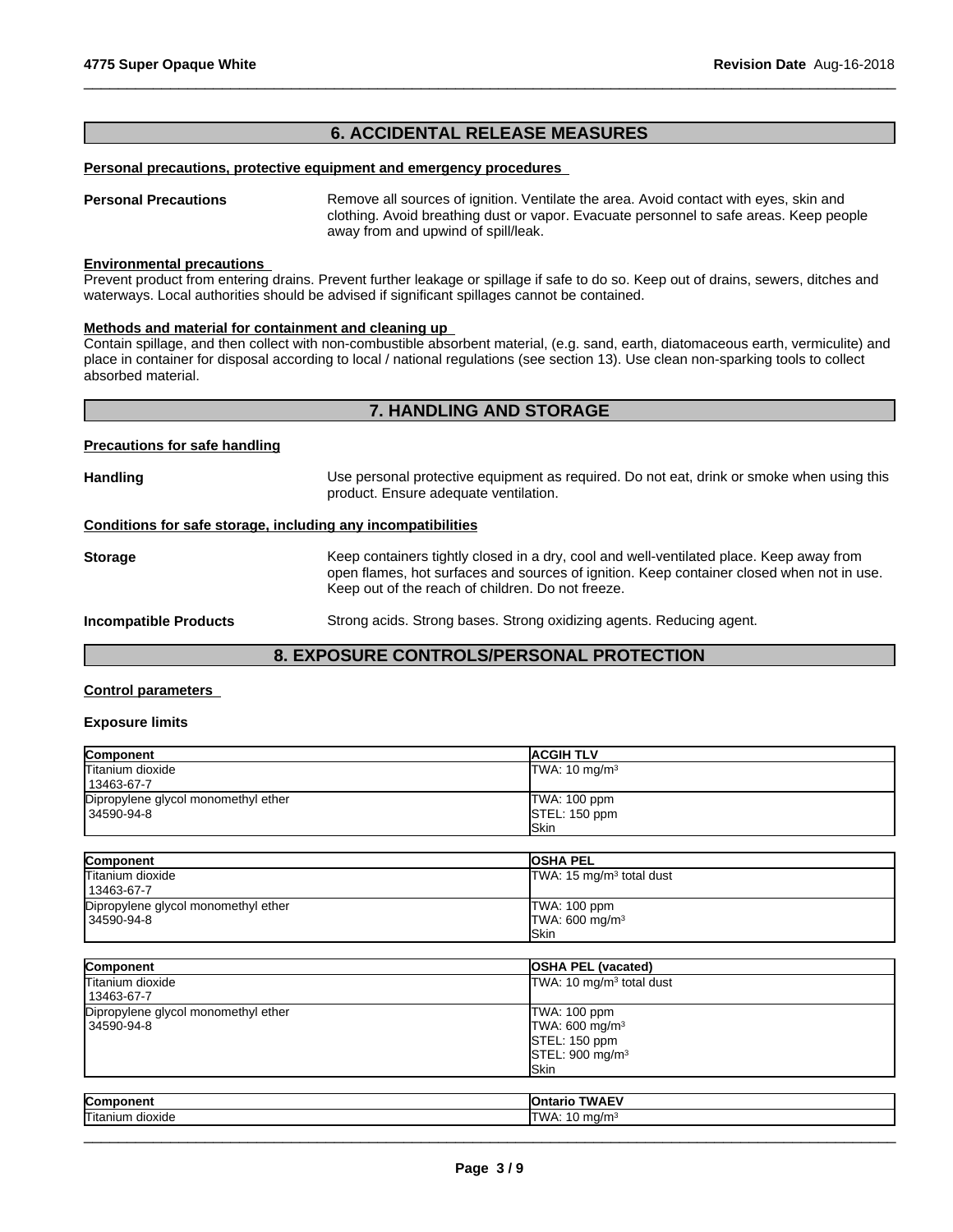| TWA: 100 ppm               |
|----------------------------|
| STEL: 150 ppm              |
| <b>ISkin</b>               |
| TWA: 3 ppm                 |
| TWA: 11 mg/m <sup>3</sup>  |
| STEL: 6 ppm                |
| STEL: 22 mg/m <sup>3</sup> |
|                            |

| <b>Component</b>                    | <b>IMexico OEL (TWA)</b>                      |
|-------------------------------------|-----------------------------------------------|
| Titanium dioxide                    | TWA/VLE-PPT: 10 mg/m <sup>3</sup>             |
| 13463-67-7                          | $\textsf{ISTEL/PPT-CT: 20 mq/m}^3$            |
| Dipropylene glycol monomethyl ether | <b>ITWA/VLE-PPT: 100 ppm</b>                  |
| 34590-94-8                          | TWA/VLE-PPT: 60 mg/m <sup>3</sup>             |
|                                     | <b>ISTEL/PPT-CT: 150 ppm</b>                  |
|                                     | $\textsf{ISTEL/PPT-CT: 900}\,\textsf{mq/m}^3$ |

# **Appropriate engineering controls**

| <b>Engineering Measures</b>           | Provide a good standard of general ventilation. Natural ventilation is from doors, windows<br>etc. Controlled ventilation means air is supplied or removed by a powered fan. Users are<br>advised to consider national Occupational Exposure Limits or other equivalent values. In<br>case of insufficient ventilation, wear suitable respiratory equipment. |
|---------------------------------------|--------------------------------------------------------------------------------------------------------------------------------------------------------------------------------------------------------------------------------------------------------------------------------------------------------------------------------------------------------------|
|                                       | Individual protection measures, such as personal protective equipment                                                                                                                                                                                                                                                                                        |
| <b>Eye/Face Protection</b>            | Wear safety glasses with side shields (or goggles). If splashes are likely to occur:. Wear<br>suitable face shield. Ensure that eyewash stations and safety showers are close to the<br>workstation location.                                                                                                                                                |
| <b>Skin Protection</b>                | Wear impervious protective clothing, including boots, gloves, lab coat, apron or coveralls,<br>as appropriate, to prevent skin contact.                                                                                                                                                                                                                      |
| <b>Respiratory Protection</b>         | If exposure limits are exceeded or irritation is experienced, NIOSH/MSHA approved<br>respiratory protection should be worn. Respiratory protection must be provided in<br>accordance with current local regulations.                                                                                                                                         |
| <b>General Hygiene Considerations</b> | Handle in accordance with good industrial hygiene and safety practice. Wash hands before<br>eating, drinking or smoking. Wash contaminated clothing before reuse. Avoid contact with<br>eyes, skin and clothing. Wear suitable gloves and eye/face protection. Regular cleaning of<br>equipment, work area and clothing is recommended.                      |

# **9. PHYSICAL AND CHEMICAL PROPERTIES**

| Information on basic physical and chemical properties |                          |                       |                          |
|-------------------------------------------------------|--------------------------|-----------------------|--------------------------|
| <b>Physical State</b>                                 | Liquid                   | Appearance            | Colored                  |
| Odor                                                  | No information available | <b>Odor Threshold</b> | No information available |
| <b>Property</b>                                       | Values                   | Remarks • Method      |                          |
| рH                                                    |                          | No data available     |                          |
| <b>Melting Point / Freezing Point</b>                 |                          | No data available     |                          |
| <b>Boiling Point / Boiling Range</b>                  | > 100 °C / 212 °F        |                       |                          |
| <b>Flash Point</b>                                    | $> 94$ °C $/ > 201$ °F   | Setaflash closed cup  |                          |
| <b>Evaporation rate</b>                               |                          | No data available     |                          |
| <b>Flammability Limit in Air</b>                      |                          |                       |                          |
| Upper flammability limit                              |                          | No data available     |                          |
| Lower flammability limit                              |                          | No data available     |                          |
| <b>Vapor Pressure</b>                                 |                          | No data available     |                          |
| <b>Vapor Density</b>                                  |                          | No data available     |                          |
| <b>Specific Gravity</b>                               | 1.27                     |                       |                          |
| <b>Water Solubility</b>                               |                          | No data available     |                          |
| Solubility in other solvents                          |                          | No data available     |                          |
| Partition coefficient: n-octanol/water                |                          | No data available     |                          |
| <b>Autoignition Temperature</b>                       |                          | No data available     |                          |
|                                                       |                          |                       |                          |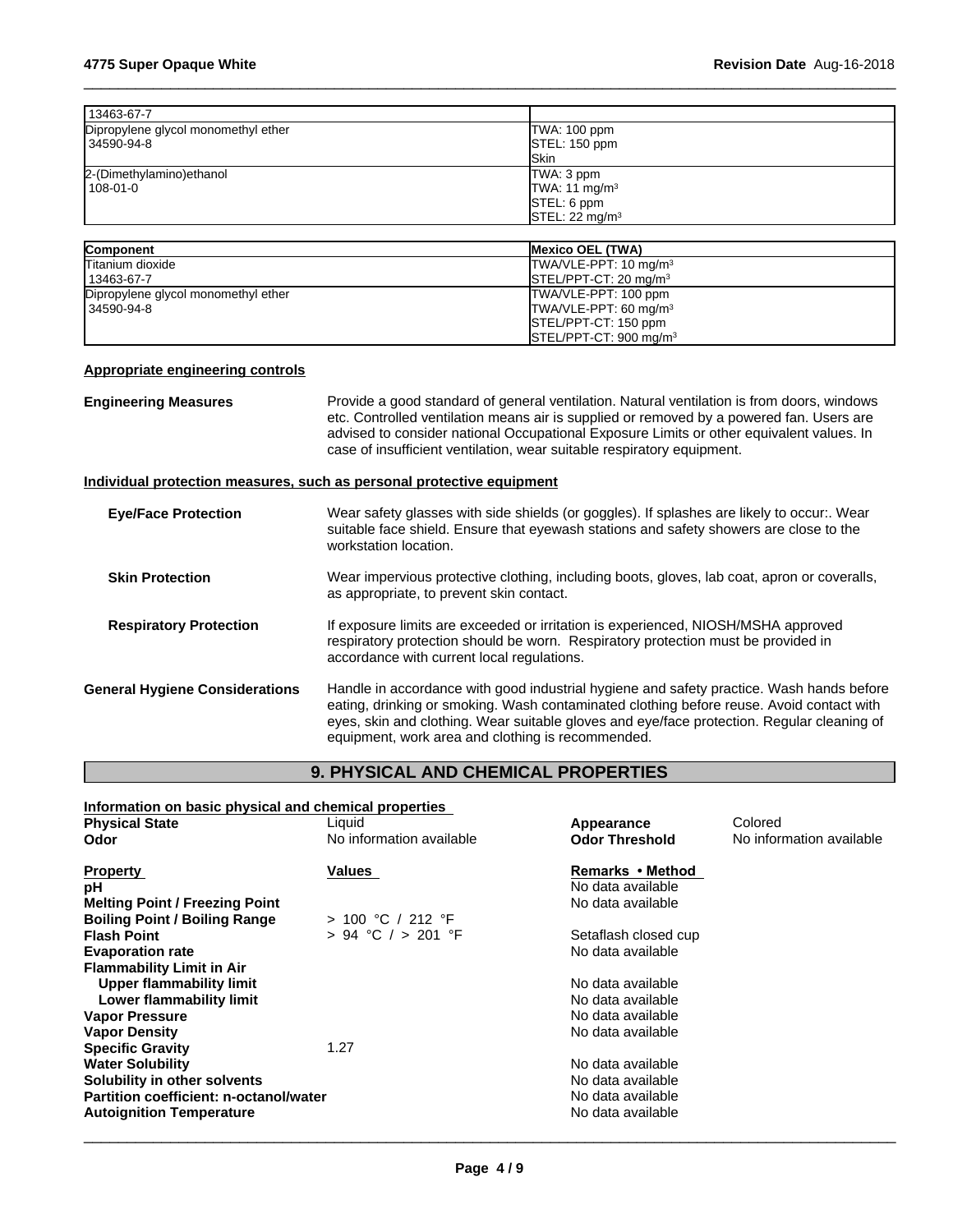| <b>Decomposition temperature</b><br><b>Kinematic viscosity</b><br><b>Dynamic viscosity</b> |                                                             | No data available<br>No data available<br>No data available |                                           |  |
|--------------------------------------------------------------------------------------------|-------------------------------------------------------------|-------------------------------------------------------------|-------------------------------------------|--|
| <b>Explosive Properties</b><br><b>Oxidizing Properties</b>                                 | No data available<br>No data available                      |                                                             |                                           |  |
| <b>Other Information</b>                                                                   |                                                             |                                                             |                                           |  |
| <b>Photochemically Reactive</b><br>Weight Per Gallon (Ibs/gal)                             | No.<br>10.6                                                 |                                                             |                                           |  |
| VOC by weight %<br>(less water)<br>14.05                                                   | VOC by volume %<br>(less water)<br>No information available | <b>VOC Ibs/gal</b><br>(less water)<br>1.49                  | VOC grams/liter<br>(less water)<br>178.45 |  |
| Volatile by weight<br>(including Water)<br>48.34                                           | <b>Water by</b><br>weight<br>41.75                          |                                                             |                                           |  |

# **10. STABILITY AND REACTIVITY**

# **Reactivity**

No information available.

#### **Chemical stability**

Stable under normal conditions.

#### **Possibility of Hazardous Reactions**

None under normal processing.

#### **Conditions to avoid**

Keep away from open flames, hot surfaces and sources of ignition. Do not freeze.

#### **Incompatible materials**

Strong acids. Strong bases. Strong oxidizing agents. Reducing agent.

# **Hazardous Decomposition Products**

Thermal decomposition can lead to release of irritating gases and vapors. Carbon dioxide (CO2). Carbon monoxide.

# **11. TOXICOLOGICAL INFORMATION**

#### **Information on likely routes of exposure**

| <b>Inhalation</b>   | Specific test data for the substance or mixture is not available. |
|---------------------|-------------------------------------------------------------------|
| <b>Eve Contact</b>  | Specific test data for the substance or mixture is not available. |
| <b>Skin Contact</b> | Specific test data for the substance or mixture is not available. |
| Ingestion           | Specific test data for the substance or mixture is not available. |

| Component                           | <b>Oral LD50</b>      |
|-------------------------------------|-----------------------|
| Titanium dioxide                    | $> 10000$ mg/kg (Rat) |
| 13463-67-7                          |                       |
| Dipropylene glycol monomethyl ether | $= 5.35$ g/kg (Rat)   |
| 34590-94-8                          |                       |
| 2-(Dimethylamino) ethanol           | $= 1803$ mg/kg (Rat)  |
| 108-01-0                            |                       |
|                                     |                       |

| Component                           | Dermal LD50             |
|-------------------------------------|-------------------------|
| Dipropylene glycol monomethyl ether | $= 9500$ mg/kg (Rabbit) |
| 34590-94-8                          |                         |
| 2-(Dimethylamino) ethanol           | $= 1220$ mg/kg (Rabbit) |
| 108-01-0                            |                         |
|                                     |                         |
| Component                           | <b>Inhalation LC50</b>  |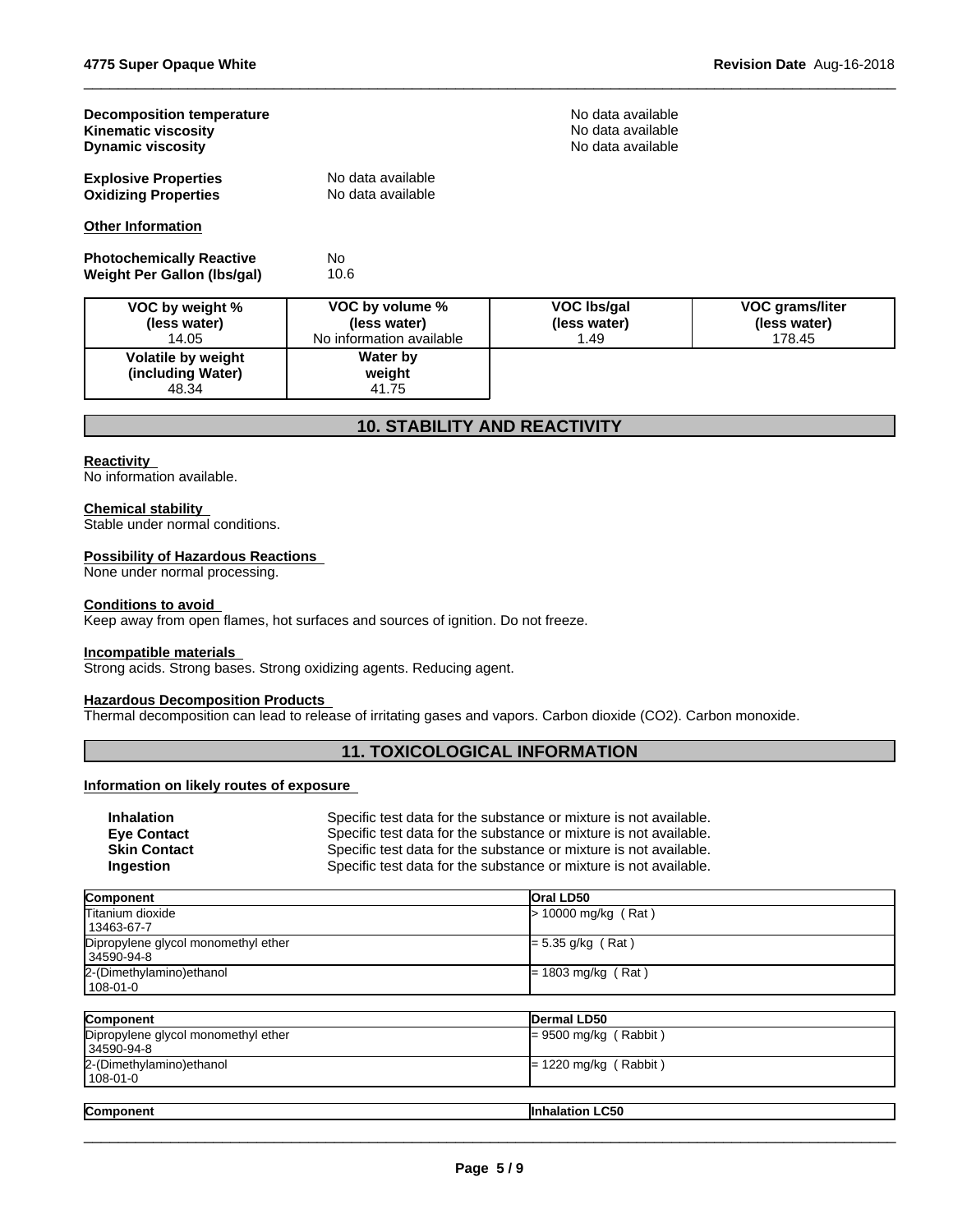| 2-(Dimethylamino) ethanol | 1641<br>「Rat)4 h<br>ppm |
|---------------------------|-------------------------|
| $1108 - 01 - 0$           |                         |

### **Information on toxicological effects**

| <b>Symptoms</b>                                                                            | Specific test data for the substance or mixture is not available.                                                                                |  |
|--------------------------------------------------------------------------------------------|--------------------------------------------------------------------------------------------------------------------------------------------------|--|
| Delayed and immediate effects as well as chronic effects from short and long-term exposure |                                                                                                                                                  |  |
| <b>Skin corrosion/irritation</b>                                                           | Specific test data for the substance or mixture is not available. Causes skin irritation (pain,<br>redness and swelling). (based on components). |  |
| Eye damage/irritation                                                                      | Specific test data for the substance or mixture is not available. Causes serious eye irritation.<br>(based on components).                       |  |
| <b>Irritation</b>                                                                          | Specific test data for the substance or mixture is not available.                                                                                |  |
| <b>Corrosivity</b>                                                                         | Specific test data for the substance or mixture is not available.                                                                                |  |
| <b>Sensitization</b>                                                                       | Specific test data for the substance or mixture is not available. May cause an allergic skin<br>reaction. (based on components).                 |  |
| <b>Mutagenic Effects</b>                                                                   | Specific test data for the substance or mixture is not available.                                                                                |  |
| <b>Carcinogenic effects</b>                                                                | Specific test data for the substance or mixture is not available.                                                                                |  |
| <b>Reproductive Effects</b>                                                                | Specific test data for the substance or mixture is not available.                                                                                |  |
| <b>STOT - single exposure</b>                                                              | Specific test data for the substance or mixture is not available.                                                                                |  |
| <b>STOT - repeated exposure</b>                                                            | Specific test data for the substance or mixture is not available.                                                                                |  |
| <b>Chronic Toxicity</b>                                                                    | Specific test data for the substance or mixture is not available                                                                                 |  |
| <b>Aspiration hazard</b>                                                                   | Specific test data for the substance or mixture is not available.                                                                                |  |
| Carcinogenicity                                                                            | The table below indicates whether each agency has listed any ingredient as a carcinogen.                                                         |  |

| Component                    | <b>IIARC</b>       |
|------------------------------|--------------------|
| Titaniun<br>dioxide          | 2E<br>Sroup 4<br>ັ |
| $\sim$<br>1010<br>-3463-67-7 |                    |

| Compon              | IOSHA |
|---------------------|-------|
| Titanium<br>dioxide |       |
| 13463-67-7          |       |

#### **Numerical measures of toxicity - Product Information**

**Unknown Acute Toxicity** 26 % of the mixture consists of ingredient(s) of unknown toxicity

#### **The following values are calculated based on chapter 3.1 of the GHS document**

# **12. ECOLOGICAL INFORMATION**

#### **Ecotoxicity**

Specific test data for the substance or mixture is not available. Harmful to aquatic life with long lasting effects. (based on components).

24.88 % of the mixture consists of component(s) of unknown hazards to the aquatic environment

| Algae/aquatic plants                                |
|-----------------------------------------------------|
| $72h$ EC50 Desmodesmus subspicatus: = 35 mg/L       |
| Fish                                                |
| 96h LC50 Pimephales promelas: > 10000 mg/L (static) |
| $96h$ LC50 Pimephales promelas: = 81 mg/L (static)  |
|                                                     |

| <b>Component</b>                    | <b>ICrustacea</b>                   |
|-------------------------------------|-------------------------------------|
| Dipropylene glycol monomethyl ether | 48h LC50 Daphnia magna: = 1919 mg/L |
| 34590-94-8                          |                                     |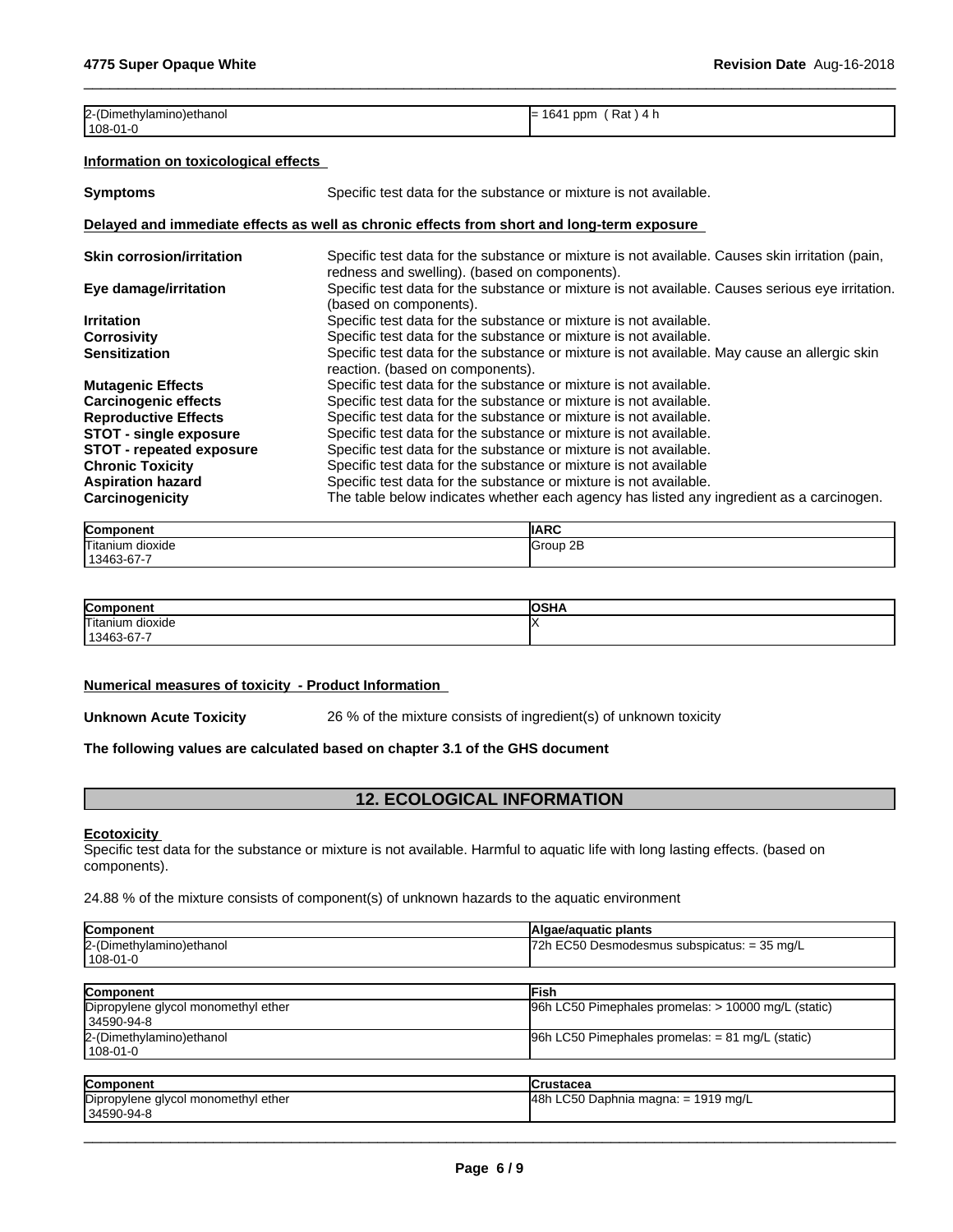| 2-(Dimethylamino) ethanol | $ 48h$ EC50 Daphnia magna: = 98.77 mg/L |
|---------------------------|-----------------------------------------|
| 108-01-0                  |                                         |

#### **Persistence and Degradability**

No information available.

#### **Bioaccumulation**

No information available

| Component                           | <b>Partition coefficient</b> |
|-------------------------------------|------------------------------|
| Dipropylene glycol monomethyl ether | -0.064                       |
| 34590-94-8                          |                              |
| 2-(Dimethylamino) ethanol           | l-0.55                       |
| l 108-01-0                          |                              |

#### **Other adverse effects**

No information available

|                                                                                                                                    | <b>13. DISPOSAL CONSIDERATIONS</b>                                                                                                                                                                                                                                                                                                                                                                                                                                                                                                              |  |  |
|------------------------------------------------------------------------------------------------------------------------------------|-------------------------------------------------------------------------------------------------------------------------------------------------------------------------------------------------------------------------------------------------------------------------------------------------------------------------------------------------------------------------------------------------------------------------------------------------------------------------------------------------------------------------------------------------|--|--|
| Waste treatment methods                                                                                                            |                                                                                                                                                                                                                                                                                                                                                                                                                                                                                                                                                 |  |  |
| <b>Waste Disposal Methods</b>                                                                                                      | Contain and dispose of waste according to local regulations.                                                                                                                                                                                                                                                                                                                                                                                                                                                                                    |  |  |
| Empty containers should be taken to an approved waste handling site for recycling or<br><b>Contaminated Packaging</b><br>disposal. |                                                                                                                                                                                                                                                                                                                                                                                                                                                                                                                                                 |  |  |
|                                                                                                                                    | <b>14. TRANSPORT INFORMATION</b>                                                                                                                                                                                                                                                                                                                                                                                                                                                                                                                |  |  |
| Note:                                                                                                                              | This information is not intended to convey all specific transportation requirements relating to<br>this product. Transportation classifications may vary by container volume and may be<br>influenced by regional or country variations in regulations. Additional transportation<br>information can be found in the specific regulations for your mode of transportation. It is the<br>responsibility of the transporting organization to follow all applicable laws, regulations and<br>rules relating to the transportation of the material. |  |  |
| <b>DOT</b><br><b>Proper Shipping Name</b>                                                                                          | Not regulated<br>Printing Ink                                                                                                                                                                                                                                                                                                                                                                                                                                                                                                                   |  |  |
| ICAO / IATA / IMDG / IMO<br><b>Proper Shipping Name</b>                                                                            | Not Regulated<br>Printing Ink                                                                                                                                                                                                                                                                                                                                                                                                                                                                                                                   |  |  |

# **15. REGULATORY INFORMATION**

#### **International Inventories**

All components are listed on the TSCA Inventory. For further information, please contact:. Supplier (manufacturer/importer/downstream user/distributor).

### **U.S. Federal Regulations**

# **SARA 313**

Section 313 of Title III of the Superfund Amendments and Reauthorization Act of 1986 (SARA). This product contains a chemical or chemicals which are subject to the reporting requirements of the Act and Title 40 of the Code of Federal Regulations, Part 372.

| <b>Component</b>                                | <b>CAS-No</b>            | Weight % | SAR/<br>-949<br>Threshold<br>د. اد. |  |
|-------------------------------------------------|--------------------------|----------|-------------------------------------|--|
|                                                 |                          |          | <b>Values</b>                       |  |
| Dipropylene<br>l ether<br>l monomethvl<br>'Ivco | 34590<br>)_Q <i>A</i> _ያ |          | . . v                               |  |

# **Clean Air Act,Section 112 Hazardous Air Pollutants (HAPs) (see 40 CFR 61)**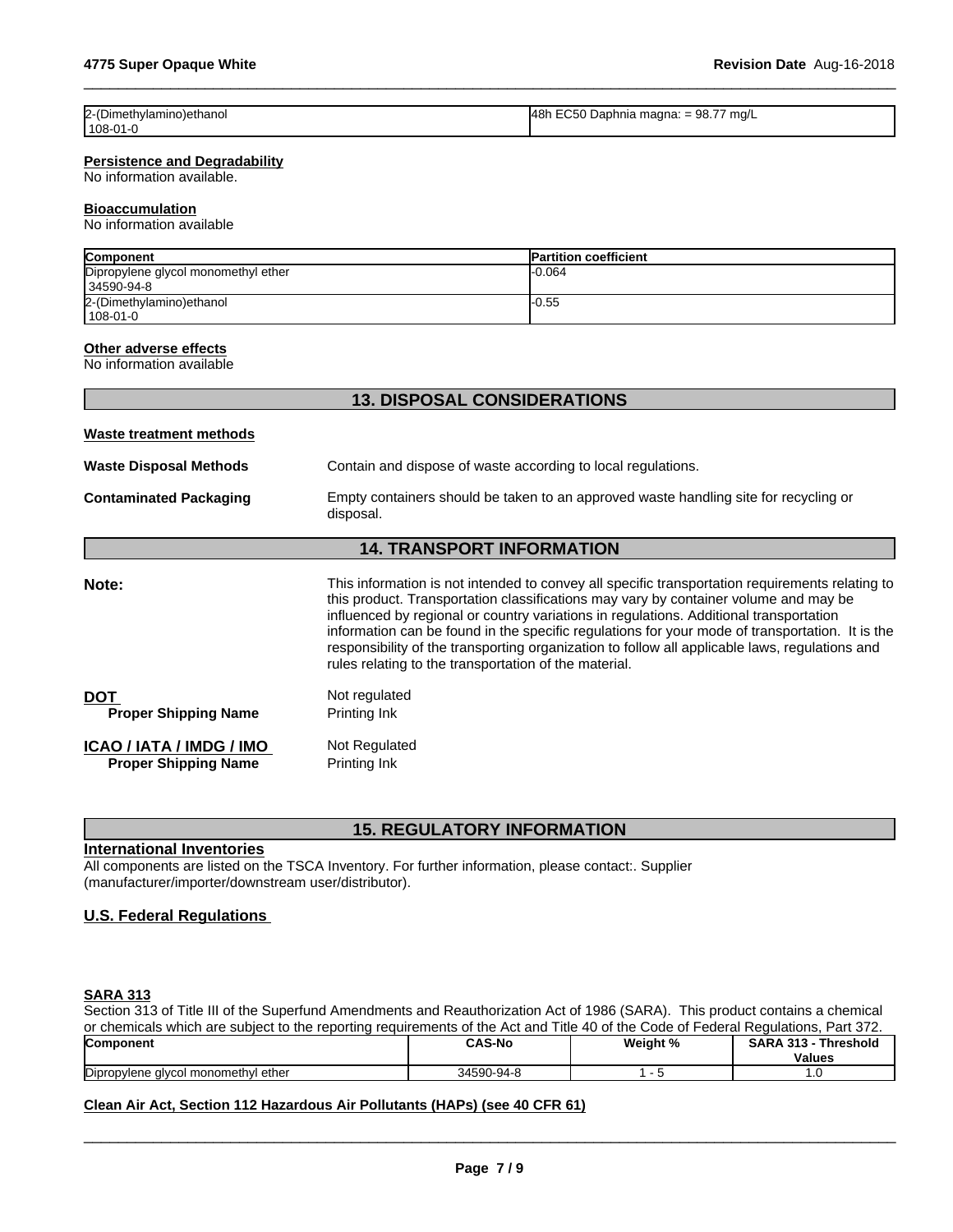This product contains the following substances which are listed hazardous air pollutants (HAPS) under Section 112 of the Clean Air Act:.

 $\_$  ,  $\_$  ,  $\_$  ,  $\_$  ,  $\_$  ,  $\_$  ,  $\_$  ,  $\_$  ,  $\_$  ,  $\_$  ,  $\_$  ,  $\_$  ,  $\_$  ,  $\_$  ,  $\_$  ,  $\_$  ,  $\_$  ,  $\_$  ,  $\_$  ,  $\_$  ,  $\_$  ,  $\_$  ,  $\_$  ,  $\_$  ,  $\_$  ,  $\_$  ,  $\_$  ,  $\_$  ,  $\_$  ,  $\_$  ,  $\_$  ,  $\_$  ,  $\_$  ,  $\_$  ,  $\_$  ,  $\_$  ,  $\_$  ,

| <b>Component</b>                    | <b>CAS-No</b> | Weight % |
|-------------------------------------|---------------|----------|
| Dipropylene glycol monomethyl ether | 34590-94-8    |          |
| Diethylene glycol monobutyl ether   | 112-34-5      | .U5      |
| Ethylene glycol                     | 107-21-1      | : บ.ธ    |

# **U.S. State Regulations**

| Component                                         | <b>Massachusetts</b><br><b>Right To Know</b> |
|---------------------------------------------------|----------------------------------------------|
| Titanium dioxide<br>  13463-67-7                  |                                              |
| Dipropylene glycol monomethyl ether<br>34590-94-8 |                                              |
| 2-(Dimethylamino) ethanol<br>108-01-0             |                                              |
|                                                   |                                              |

| <b>Component</b>                    | <b>Minnesota</b>     |
|-------------------------------------|----------------------|
|                                     | <b>Right To Know</b> |
| Titanium dioxide                    |                      |
| 13463-67-7                          |                      |
| Dipropylene glycol monomethyl ether |                      |
| 34590-94-8                          |                      |

| Component                                         | New Jersey<br><b>Right To Know</b> |
|---------------------------------------------------|------------------------------------|
| Titanium dioxide<br>13463-67-7                    |                                    |
| Dipropylene glycol monomethyl ether<br>34590-94-8 |                                    |
| 2-(Dimethylamino) ethanol<br>108-01-0             |                                    |

| Component                                         | Pennsylvania<br><b>Right To Know</b> |
|---------------------------------------------------|--------------------------------------|
| Titanium dioxide<br>  13463-67-7                  |                                      |
| Dipropylene glycol monomethyl ether<br>34590-94-8 |                                      |
| 2-(Dimethylamino) ethanol<br>108-01-0             |                                      |

# **California Prop. 65**

This product contains chemical(s) known to the State of California to cause cancer and/or to cause birth defects or other reproductive harm

| Component                  | <br>Prop. 65 ا<br>.California |
|----------------------------|-------------------------------|
| <b>Titanium</b><br>dioxide | ICarcınoɑer                   |
| Ethylene glycol            | Developmental                 |

*- This product contains titanium dioxide in a non-respirable form. Inhalation of titanium dioxide is unlikely to occur from exposure to this product*

# **Canada**

| <b>Component</b>                    | <b>INPRI - National Pollutant Release Inventory</b>        |
|-------------------------------------|------------------------------------------------------------|
| Dipropylene glycol monomethyl ether | <b>Part 5, Other Groups and Mixtures: Part 4 Substance</b> |
| 34590-94-8                          |                                                            |
| 2-(Dimethylamino) ethanol           | <b>Part 4 Substance</b>                                    |
| 108-01-0                            |                                                            |

# **Pursuant to NOM-018-STPS-2015**

This information within isconsidered correct but is not exhaustive and will be used for guidance only, which is based on the current knowledge of the substance or mixture and is applicable to the appropriate safety precautions for the product.

# **16. OTHER INFORMATION**